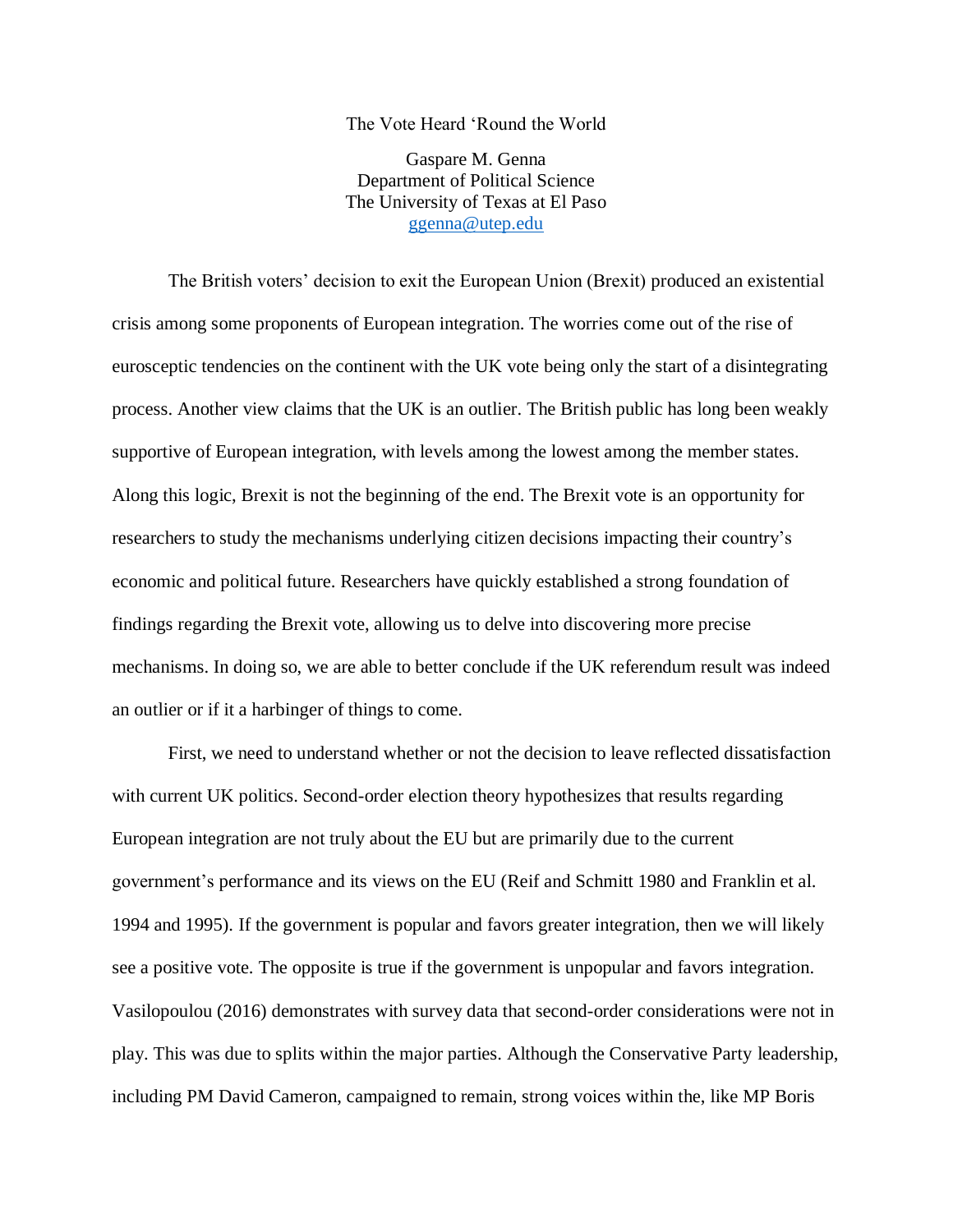Johnson, campaigned to leave. In addition, voters were exposed to the Labour Party's official remain position, yet party leader MP Jeremy Corbyn executed a lukewarm campaign with notables in Labour voicing a leave position. Hobolt (2016) also notes that second-order mechanisms were not present in the referendum since issue salience was high and there was a great focus on the EU itself.

Current research focuses on many factors that explain the Brexit election outcome at the individual and aggregate level. The variables can be split between the utilitarian and affective considerations (Gable 1998). One utilitarian test demonstrated a puzzling result regarding the level of EU trade dependence on local economy. Simply, we should see that districts with higher levels of such trade would be more likely to vote to remain in the EU since remaining would maximize their economic interests. However, Becker et al (2017) demonstrate that a onestandard deviation increase in total economy EU dependence leads to a 2.4 percentage point increase in the local area voting to leave.

Another interesting finding is the impact of EU migration to the UK. Much of the leave campaign was couched in an anti-EU immigrant rhetoric, one that charged that this population threatened British workers.<sup>1</sup> The Becker et al (2017) analysis shows different modeling results between the level of migrants from the first 15 member states and the level of migration from Eastern European member states. The former has a negative association with the leave vote and the latter has a positive association with the leave vote. In addition, changing levels (i.e. growth) in migration from Eastern European member states was also positively associated the leave vote and changing levels among the first EU-15 was not statistically significant. This difference is interesting because the polar opposite results may be more to due to culture differences with the

l

<sup>&</sup>lt;sup>1</sup> "Brexit by Accident." Euobserver Magazine. December 2016. Benjamin Fox.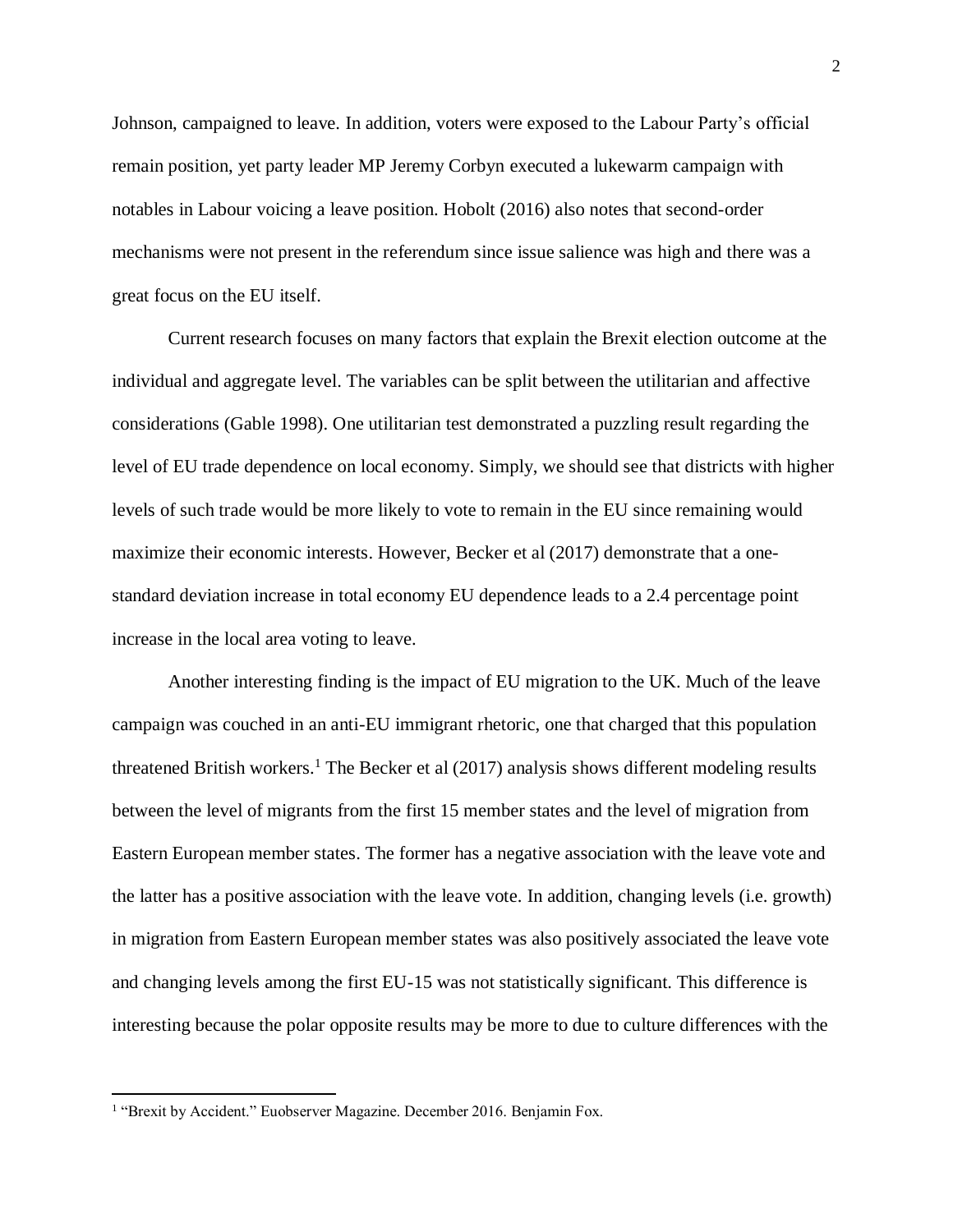newer members given that the local communities that have EU-15 migrants would have may more years to adjust. Therefore, the anti-immigration variable may not be exclusively a utilitarian consideration.

If pure economic concerns are not very helpful in laying a sound foundational explanation, what factors will help? Two variables that stand out in many studies, whether in the aggregate or individual levels of analysis, is education and age (Goodwin and Heath 2016, Hobolt 2016, Vasilopoulou 2016, Becker et al 2017, Goodwin and Milazzo 2017, and Henderson et al 2017). Lower educated and older voters were more likely to cast a leave ballot. One explained relationship between the two variables and Brexit is tied to nationalism and identity. This is not necessary a new finding given past research on general support for European integration (Carey 2002; McLaren 2002). Other scholars take national identity in the UK context a bit further by focusing on English identity (Goodwin and Milazzo 2017 and Henderson et al 2017). They find that identifying as English, rather than British, produces independent results and that English identity has greater explanatory value and is consistent in its statistical significance. What is interesting is how this runs counter to other studies that demonstrate that sub-national identities tend to correlate with support for integration (Chacha 2013). So either being English does not fit into the concept of sub-nation or it has unique properties.

Age and education also helps explain the association between "national culture threat" and voting to leave, both substantively and statistically (Clarke et al 2016, Hobolt 2016, and Vasilopoulou 2016). The threat in question is the immigration of laborers, along with their values and norms, and therefore linked to the anti-immigrant rhetoric of the leave campaign. Goodwin and Milazzo (2017) believes that the link has to do with belief that the UK has lost control of the immigration issue and can only regain it by leaving. Goodwin and Heath (2016) gives us a more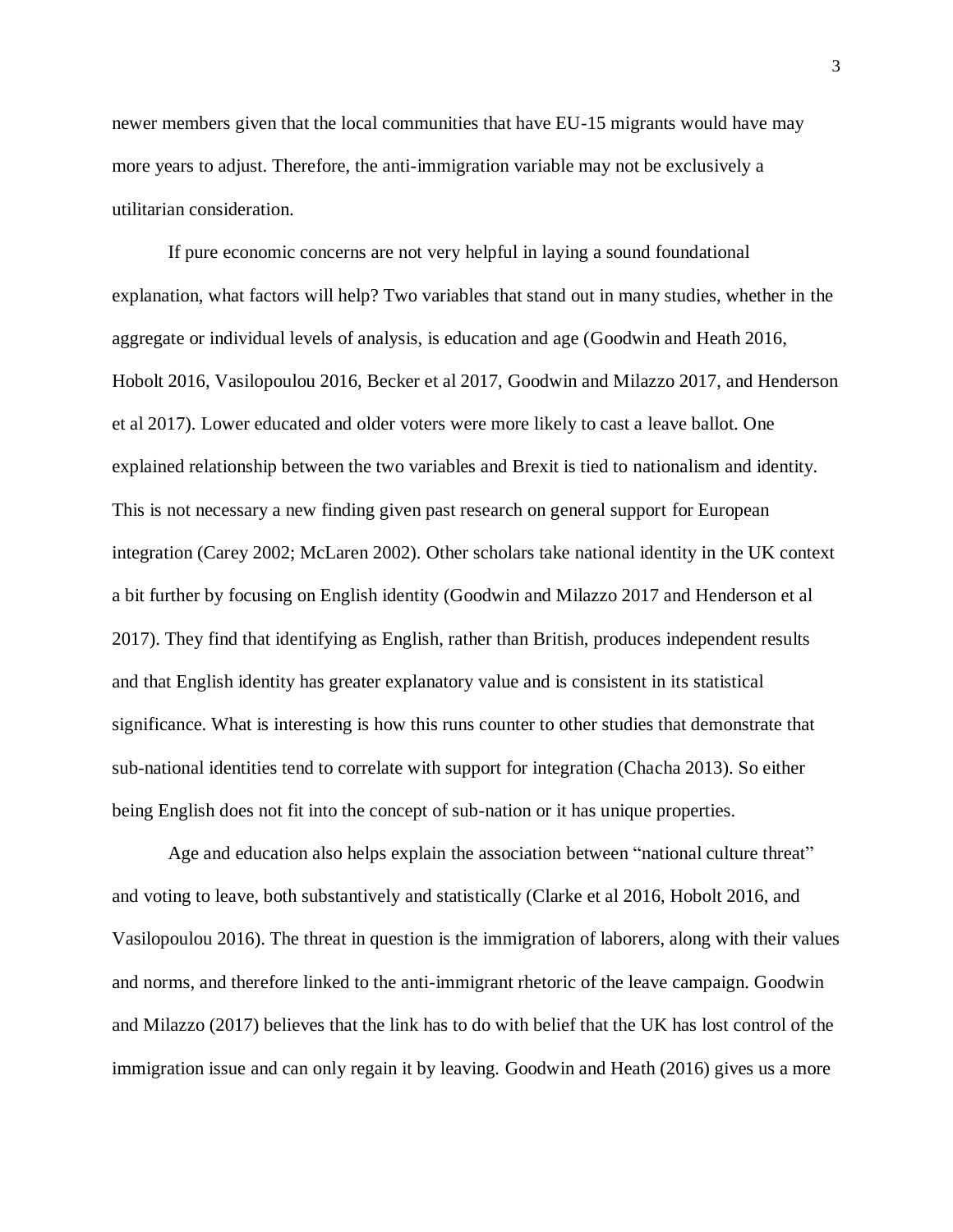nuanced finding by seeing how the effect of identity is more polarized when factoring education levels among the English identifiers. Interaction terms indicate that individuals with low education may be competing with migration from Eastern Europe. What is not clear is to what extent this competition is economic and the degree of nationalism plays.

Nationalism as conditioned by age and education does demonstrate powerful predictors. However, questions arise as to why nationalism, age, and education were not important in Scotland or Northern Ireland. Since these areas voted to remain, are we to believe that they have less old people, more educated citizens, and possess greater levels of European identity? The evidence does not show this to be the case. What may be driving the age and education results is the type of information given to and processed by the average voter. When interacted with the level of tabloid news penetration in areas of high leave votes, we see that the type of information matters (Becker et al 2017).

The type of information needs to be considered alongside how information is processed. We do see a "taking back control" impulse among the leave voters (Goodwin and Milazzo 2017). The issue of control speaks to the lack of trust for those that assumed to be in control coupled with the desire to be influential. Therefore, one possible path forward is in theorizing and testing the roles trust, influence, and identity have in influencing national and individual self-esteem. To state that nationalism produced a rejection of supranational authority only hints at the explanation. Instead, we need to first characterize individuals' image of the EU, and more importantly, the UK's perceived influence in the organization.

International image theory posits that information is filtered through the image one has about other countries as well as the image of one's own country (Herrmann et al 1997). Negative images are connected to a sense of threat from an outside force, regardless if the treat is real or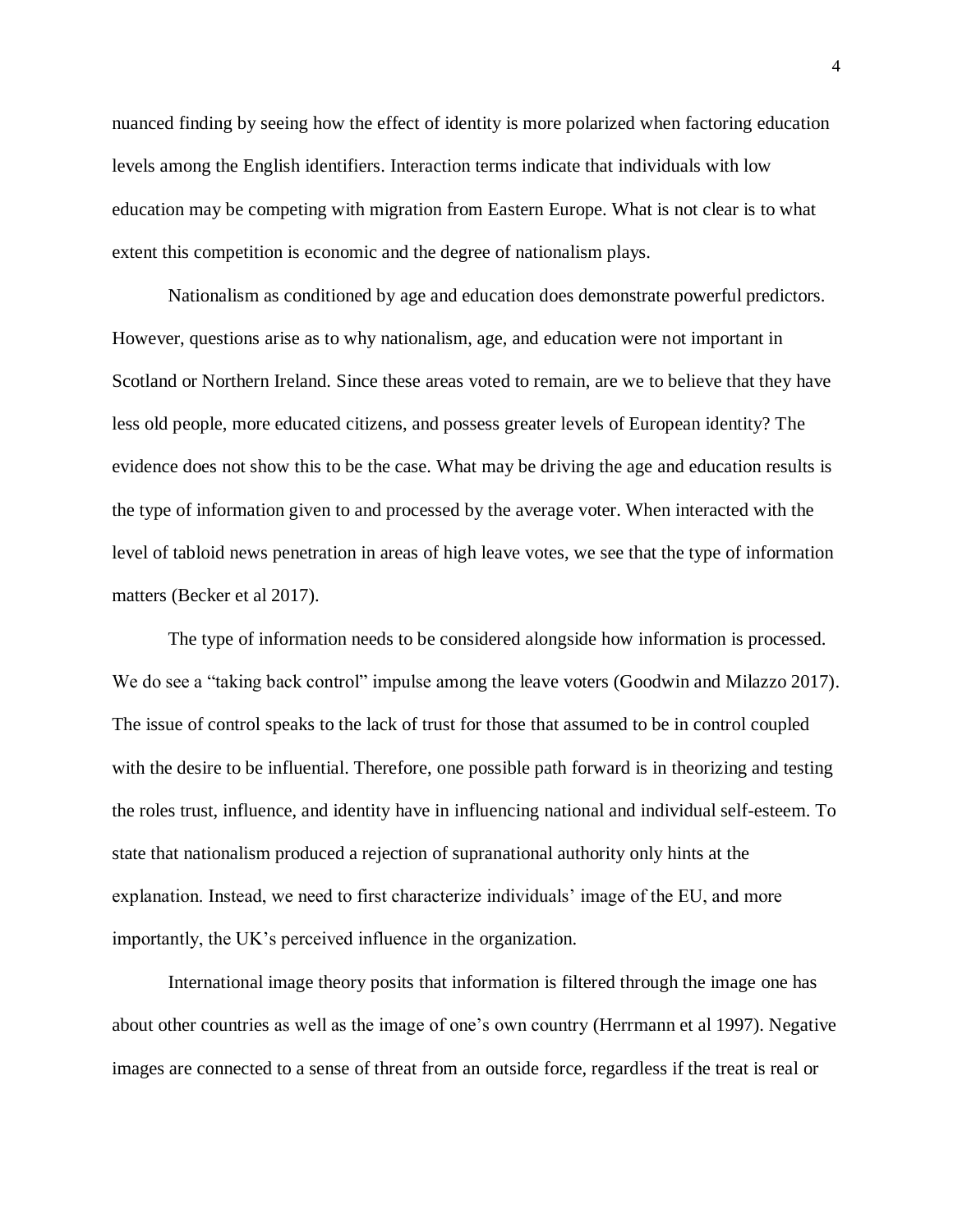not. Images also help with understanding the intergroup dynamics posited by social identity theory. Since individuals, it is assumed, desire high self-esteem, they will tend to gravitate towards a positive social identity that will enhance the image of the in-group country relative to an out-group one, thereby influencing the images of both (Alexander et al 2005).

Connections between images and identity can help explain the anti-EU message that influenced leave voters. Much of the associated identity literature points to the likelihood of feeling threats and opportunities among individuals who are deeply attached to their nation (Brown 2000, Cottam and Cottam 2001, Herrman et al 2009). Also, social categorization transforms individuals regarding how they think and feel (Hogg 2001). So images of one's own and other countries are, in part, conditioned by the identity one holds. A negative image of others will harm one's self-esteem if individuals perceive others as having higher influence. Selfesteem can be preserved if nationalists believe the UK has high influence. Their choice would be to stay in the EU and see how to guide the integration project along their preferences. High nationalistic voters who's image of the UK as having low influence are more likely to vote to exit.

Among the five images one can hold (Bilai 2010), a leave voter will likely hold one of the following three when thinking about the EU: enemy, imperialist, and barbarian. Each of these images each produce different feelings, yet, each of them can, in the minds of Brexiters, lead to the conclusion that leaving the EU is beneficial. Primarily, each image includes the perception of incompatible goals. How each type of individual voices the problem of incompatibility is due to a mix of perceived power relations and cultural status. Individuals that hold an enemy image will voice that the UK is strong and the country can therefore go at it alone instead of sharing power with other member states. The imperialist minded could view the EU as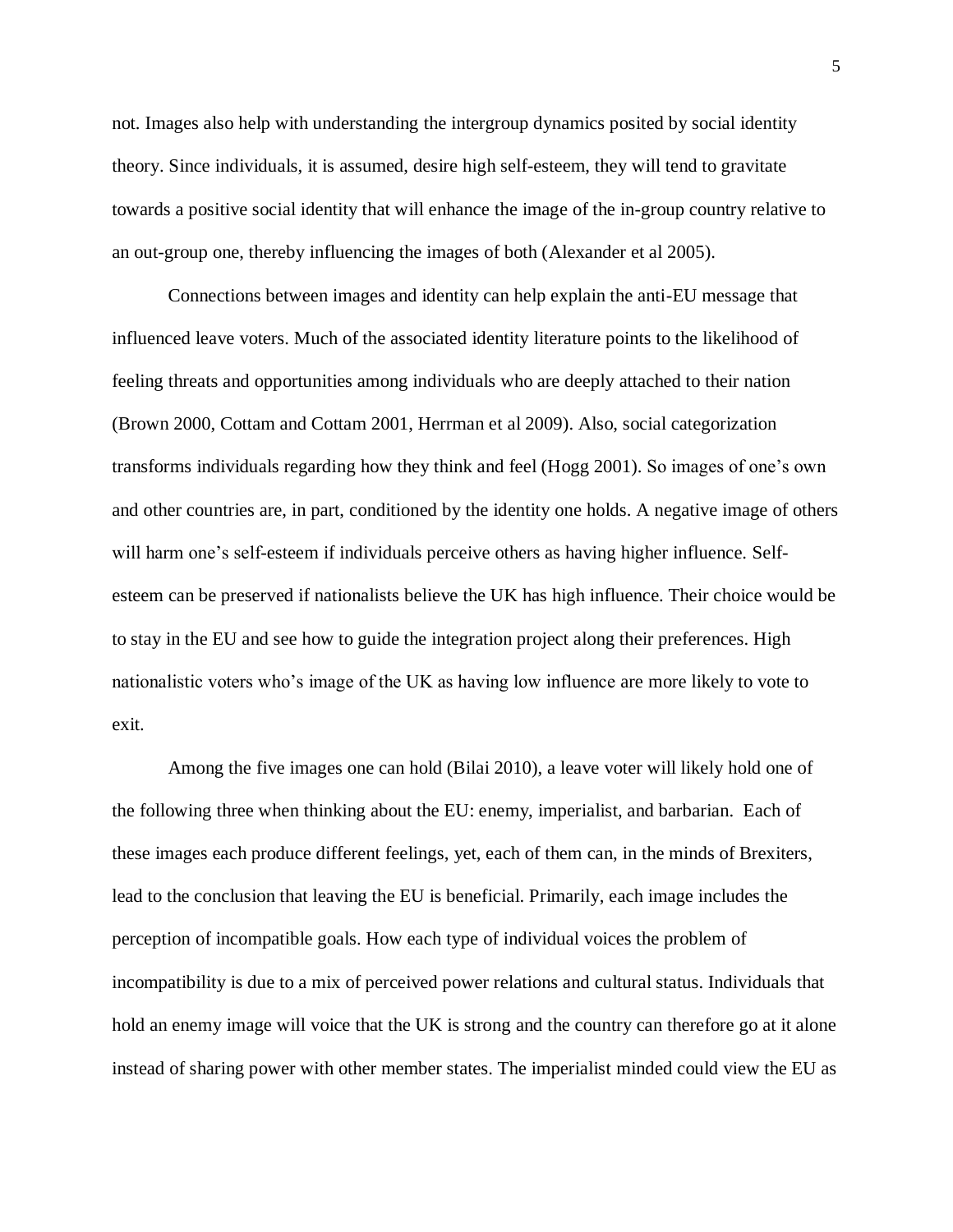exploiting the UK through its bureaucratic interference. Last, the barbarian image holders see the influx of European immigration as harming British citizens and culture. These are among the primary reasons the leave campaign voiced in the run-up to the referendum. In the end, it did not matter which of these images the Brexit voter held because they all agreed to mark the leave option on their ballots.

The explanatory power image plays in the Brexit vote is the common emotions images can produce. Bilali (2010) has empirically demonstrated that diminished trust is the emotion linked to each of the enemy, imperialist, and barbarian images. Trust is a feeling individuals have when they believe that outcomes of interactions will be acceptable even if the individual does not monitor interactions (Gamson 1968; Wintrobe 1995). Bilali (2010) also demonstrates that trust is negatively associated with the feeling of threat produced by each image because of the incompatible goals and strongly associated with gratitude and respect. Such feelings are associated with the perception that individuals are being treated fairly, which is also shown to produce trust (You 2012). Believing that goals are compatible, it is more likely that individuals perceive that they are being treated fairly and accept decisions and outcomes. Therefore, all of the three negative images are due to incompatible goals that would lead a referendum voter to distrust the target actor.

Like international image theory, social identity theory states that individuals make intergroup status comparisons (Tajfel 1978 and 1982). Social identity theory goes further, however, when it posits that individuals take action when they perceive their lower status position as illegitimate (Tajfel and Turner 1979). At its core, the theory posits that people adopt the identity that helps elevate their self-esteem (Tajfel 1978 and 1982). Once identities are formed, in- and out-group dynamics develop. Consistently, research shows that individuals will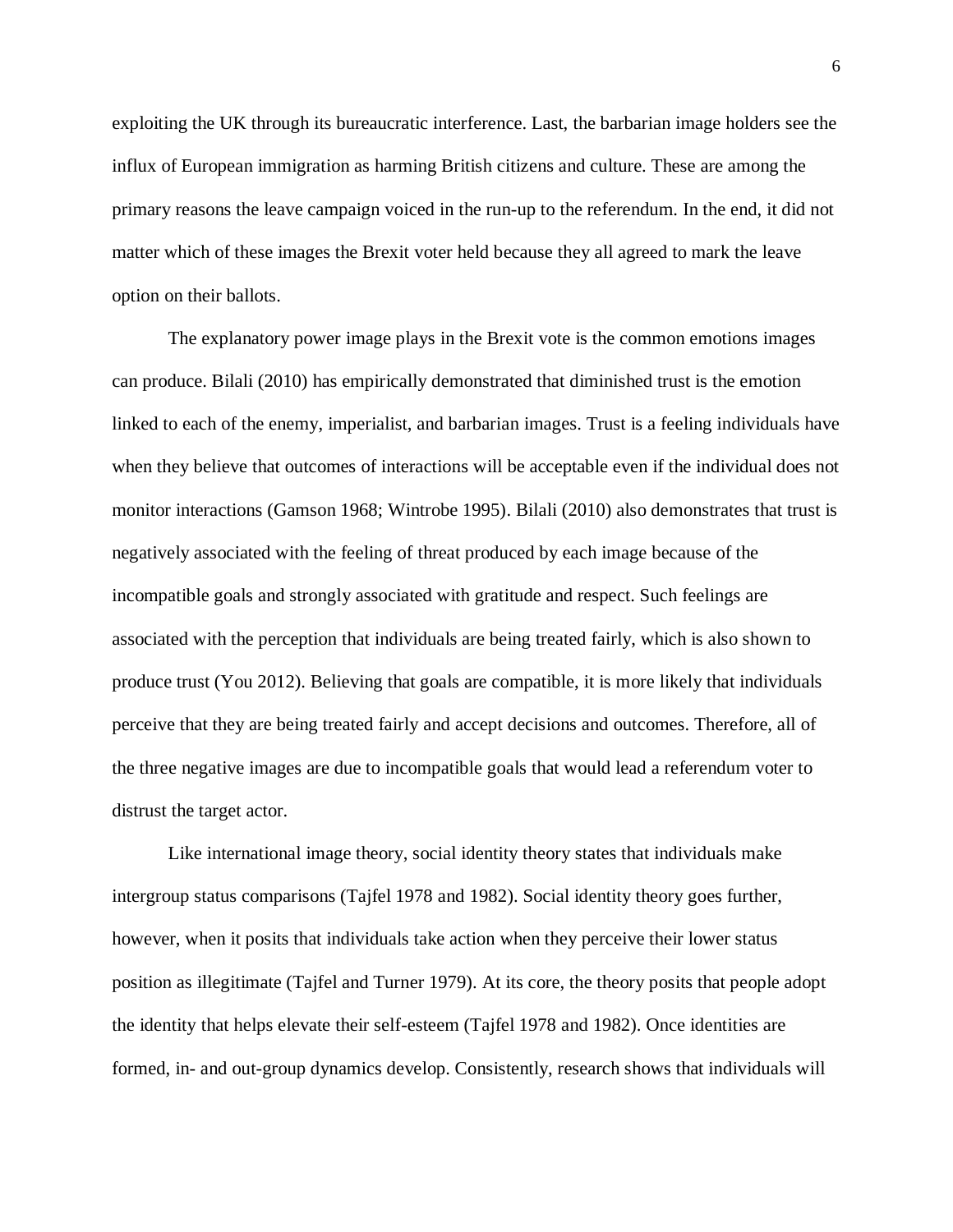bias favorable opinions and resources towards in-group members and exclude them from outgroup members (Turner 1978 and Tajfel and Turner 1986). Biases help promote self-esteem and protection of group status (Tajfel 1982). The theory also indicates that strong political cohesion among group members develops when their group's status is threatened (Huddy 2013).

The perception of an illegitimate lower status can negatively affect individuals' views of their national self-image. National self-images are how individuals see themselves as a whole and include both negative and positive idealized concepts and perceptions that are shared and perpetuated in society (Kaplowitz 1990 and Hirshberg 1993). Like holding images of external actors, national self-image can affect decision-making. National self-images are strong enough to influence the recall of newly acquired information (Hirshberg 1993). The type of self-image can also influence individuals' approach to external actors. A negative self-image is more likely associated with a desire for zero-sum outcomes (total victory on the part of the image holder) and a positive self-image more likely to be associated with a desire for non-zero-sum outcomes (cooperative strategy) (Kaplowitz 1990). Like hypothesized by social identity theory, the desired outcomes stem from individual self-worth. Distortions of memory and/or total victory over an opponent serve as a means to accentuate self-worth.

While it may seem as though the quest for self-esteem through group cohesion is always admirable, there are some negative effects. One positive effect would be national liberation from oppressive metro-poles. Negative effects, however, include zero-sum views when competition for resources and power are in play (Spinner-Halev and Theiss-Morse 2003). This can cause the threatened and disrespected in-group to lash out in order to demonstrate superiority (Horowitz 2001). The leave vote may be an example of such a negative effect. In order to improve self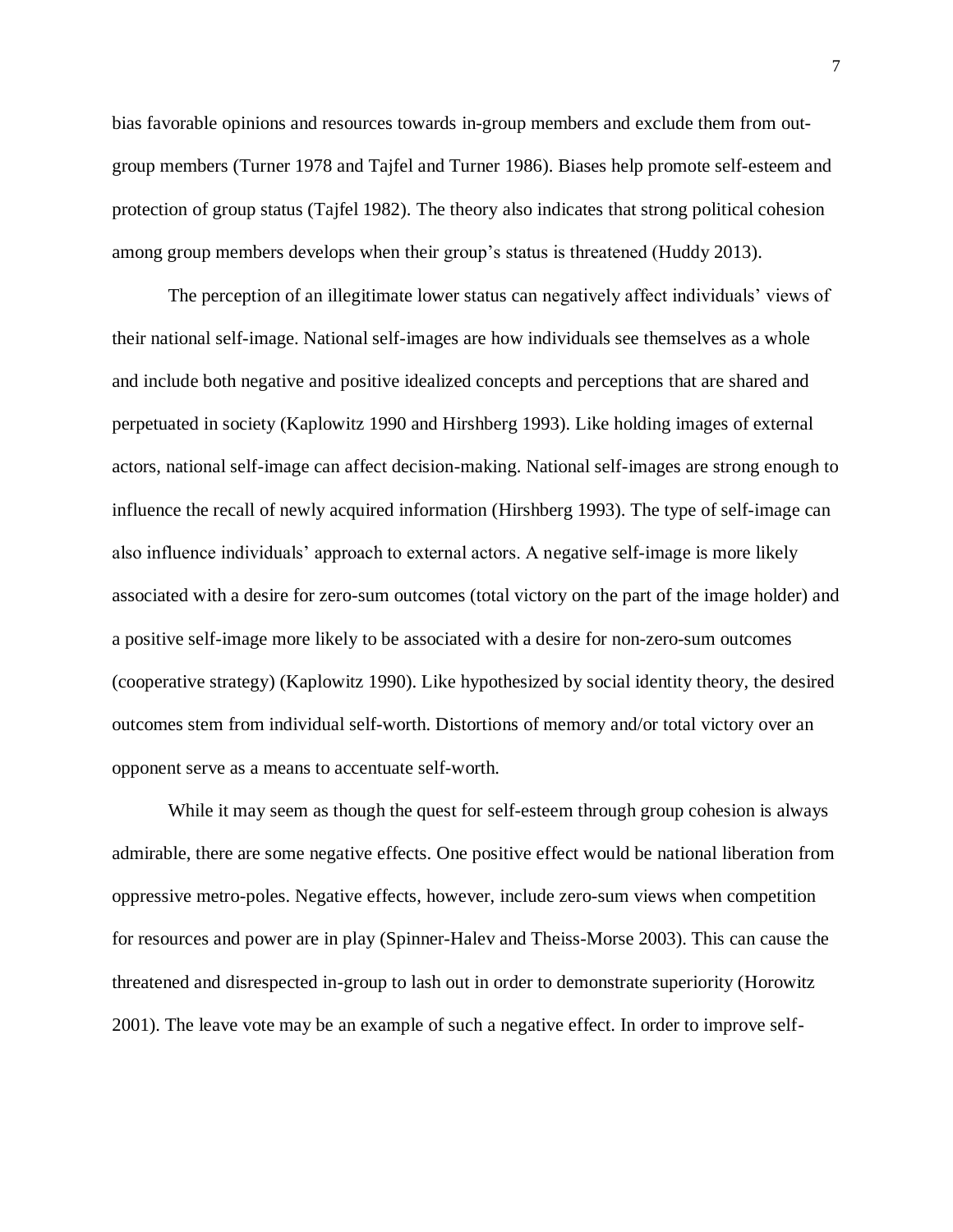esteem by gaining more control, Brexit voters opted to reduce, if not eliminate, cooperation with their European counterparts.

Current research on the leave vote has more empirical support for explanations based on nationalism and identity rather than utilitarian factors. Evidence indicates that British voters voted more with their hearts than with their heads. Examination of area voting patterns indicate higher than expected leave votes even though their economic self-interests were at risk. The fact that age and education are the strongest empirical factors, and that they generally do not follow a consistent utilitarian pattern, lead us to consider more affective factors such as nationalism and identity. To fully understand how these two factors impact a decision to leave the EU, researchers can begin to explore how national and individual self-esteem and trust may have impacted the Brexit vote as well as similar attitudes towards the EU among voters in other member states.

## Works Cited

- Alexander, M. G., S. Levin, and P. J. Henry. (2005) "Image theory, social identity, and social dominance: Structural characteristics and individual motives underlying international images." *Political Psychology* 26(1): 27-45.
- Becker, S. O., T. Fetzer, and D. Novy. (2017) "Who voted for Brexit? A comprehensive districtlevel analysis." *Economic Policy* 32(92): 601-651.
- Bilai, R. (2010) "Assessing the internal validity of image theory in the context of Turkey-U.S. relations." *Political Psychology* 31(2): 275-303.
- Brown, R. (2000) "Social identity theory: Past achievements, current problems and future challenges", *European Journal of Social Psychology* 30(6): 745-78.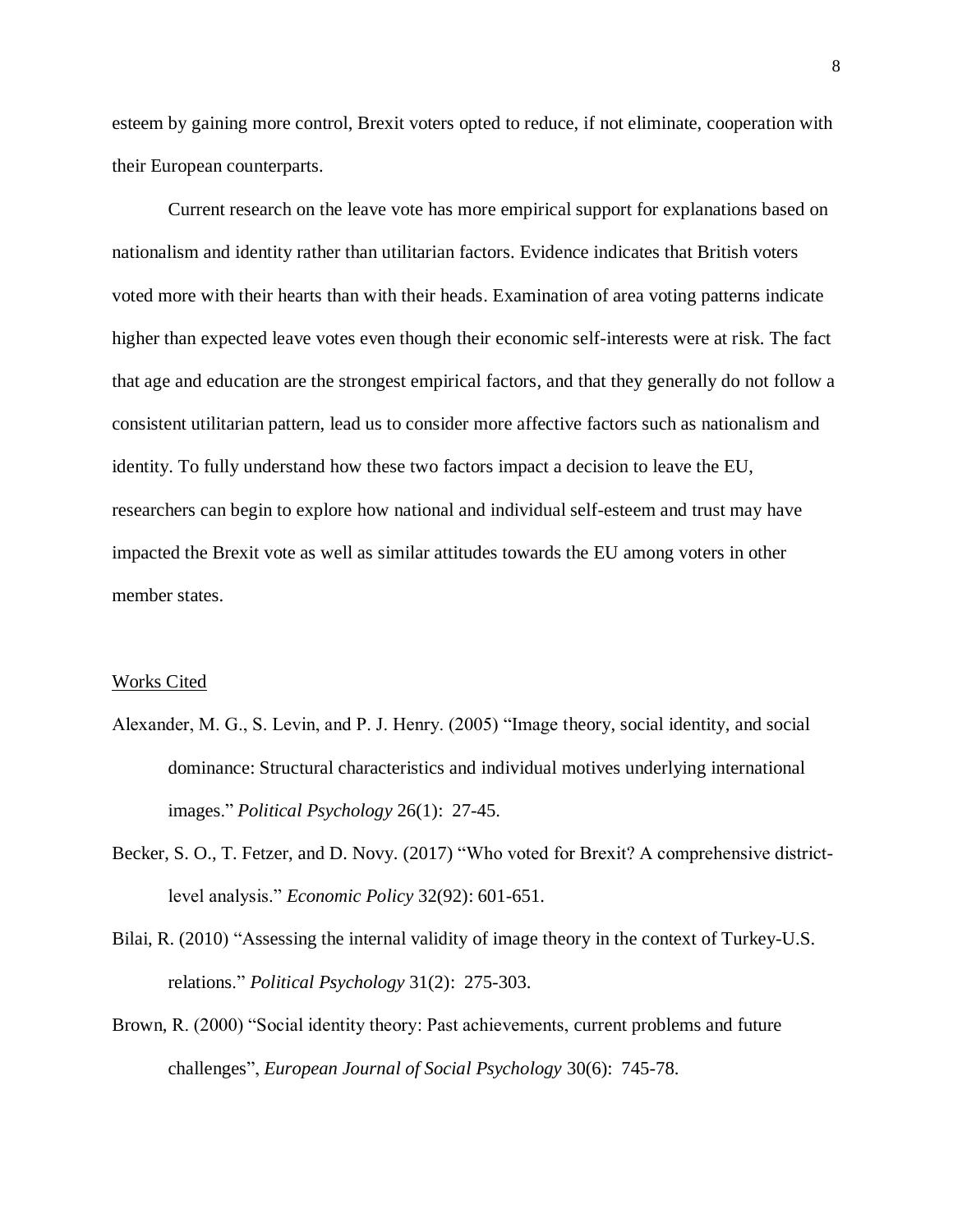- Carey, Sean. (2002) "Undivided Loyalties: Is National Identity an Obstacle to European Integration?" *European Union Politics* 3(4): 387-413.
- Chacha, Mwita. (2013) "Regional attachment and support for European integration." *European Union Politics* 14(2): 206 – 227.
- Cottam, M. L. and R. W. Cottam. (2001) *Nationalism and politics: The political behavior of nation states*. Boulder, CO: Lynne Rienner.
- Clarke, H., M. Goodwin, and P. Whitely. (2016) "Leave was always in the lead: Why the polls got the referendum result wrong." *British Politics and Policy Blog*, London School of Economics and Political Science. July.
- Franklin, M., M. Marsh, and L. McLaren. (1994) "Uncorking the bottle: Popular opposition to European unification in the wake of Maastricht." *Journal of Common Market Studies* 32(4): 455-472.
- Franklin, M., C. Van der Eijk, and M. Marsh. (1995) "Referendum outcomes and trust in government: Public support for Europe in the wake of Maastricht." *West European Politics* 18(3): 101-117.
- Gable, M. J. (1998) *Interest and Integration: Market liberalization, public opinion, and the European Union*. Ann Arbor, MI: University of Michigan Press.
- Gamson, W. (1968) *Power and Discontent*, Homewood, IL: Dorsey.
- Goodwin, M. J. and O. Heath. (2016) "The 2016 referendum, Brexit and the left behind: An aggregate-level analysis of the result." *The Political Quarterly* 87(3): 323-332.
- Goodwin, M. and C. Milazzo. (2017) "Taking back control? Investigating the role of immigration in the 2016 vote for Brexit." *The British Journal of Politics and International Relations* 19(3): 450-464.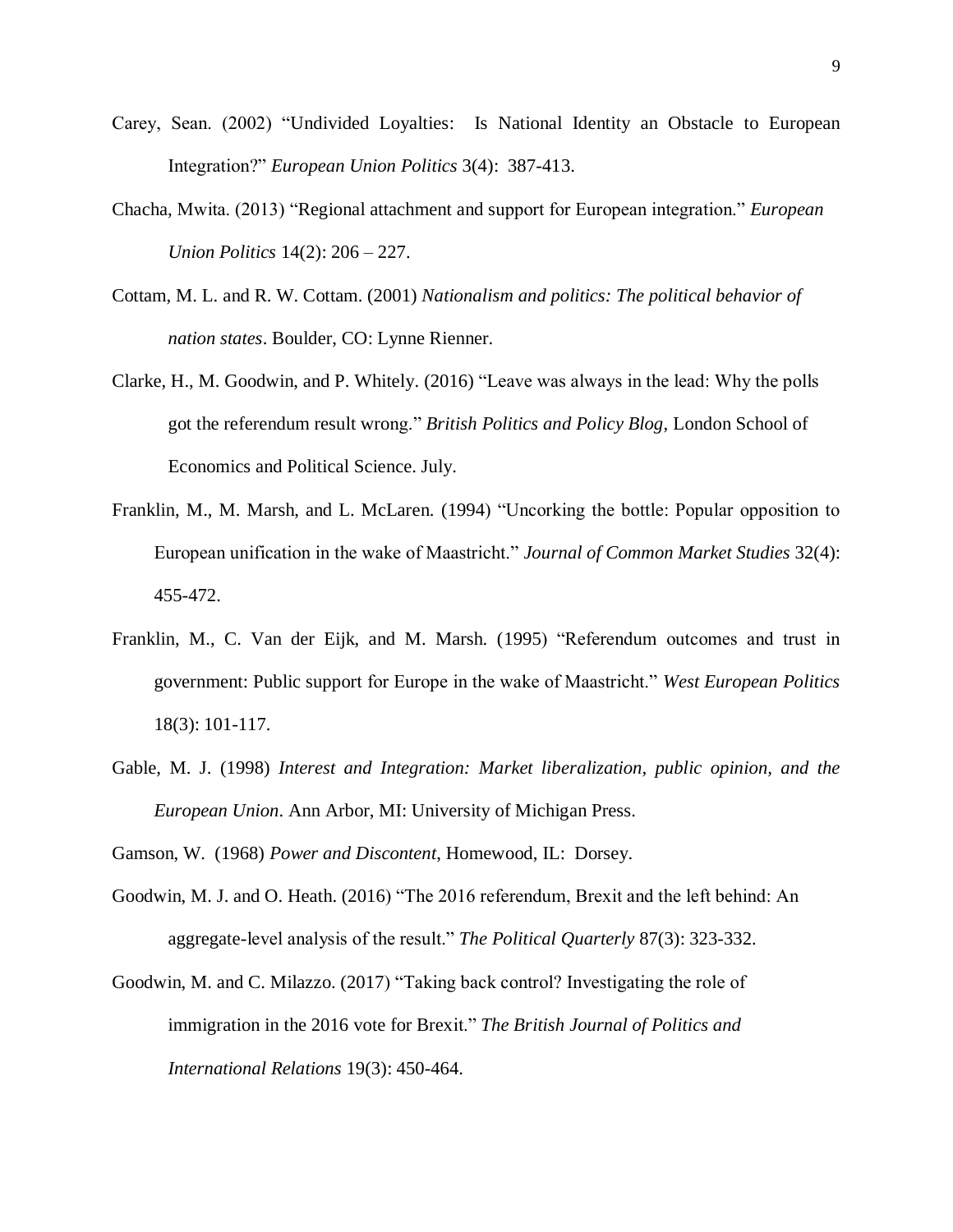- Henderson, A., C. Jeffery, D. Wincott, and R. Wyn Jones. (2017) "How Brexit was made in England." *The British Journal of Politics and International Relations* 19(4): 631-646.
- Hermann, R. K. and M. P. Fischerkeller. (1995) "Beyond the enemy image and spiral model: Cognitive-strategic research after the Cold War." *International Organization* 49(3): 415- 50.
- Herrmann, R. K., J. F. Voss, T. Y. Schooler, and J. Ciarrochi. (1997) "Images in international relations: An experimental test of cognitive schemata." *International Studies Quarterly* 41(3): 403-33
- Herrman, R. K., P. Isernia, and P. Segatti. (2009) "Attachement to the nation and international relations: Dimensions of identity and their relationship to war and peace." *Political Psychology* 30(5): 721-54.
- Hirshberg, M. S. (1993) "The self-perpetuating national self-image: cognitive biases in perceptions of international interventions." *Political Psychology* 14(1): 77-98.
- Hobolt, S. B. (2016) "The Brexit vote: A divided nation, a divided continent." *Journal of European Public Policy* 23(9): 1259-1277.
- Hogg, M. (2001) "A social identity theory of leadership." *Personality and Social Psychology Review* 5(1): 184-200.

Horowitz, D. (2001) *The Deadly Ethnic Riot*. Berkeley: University of California Press.

Huddy, L. (2013) "From Group Identity to Political Cohesion and Commitment." In *The Oxford Handbook of Political Psychology, 2nd ed.* L. Huddy, D. O. Sears, and J. S. Levy, eds. New York: Oxford University Press.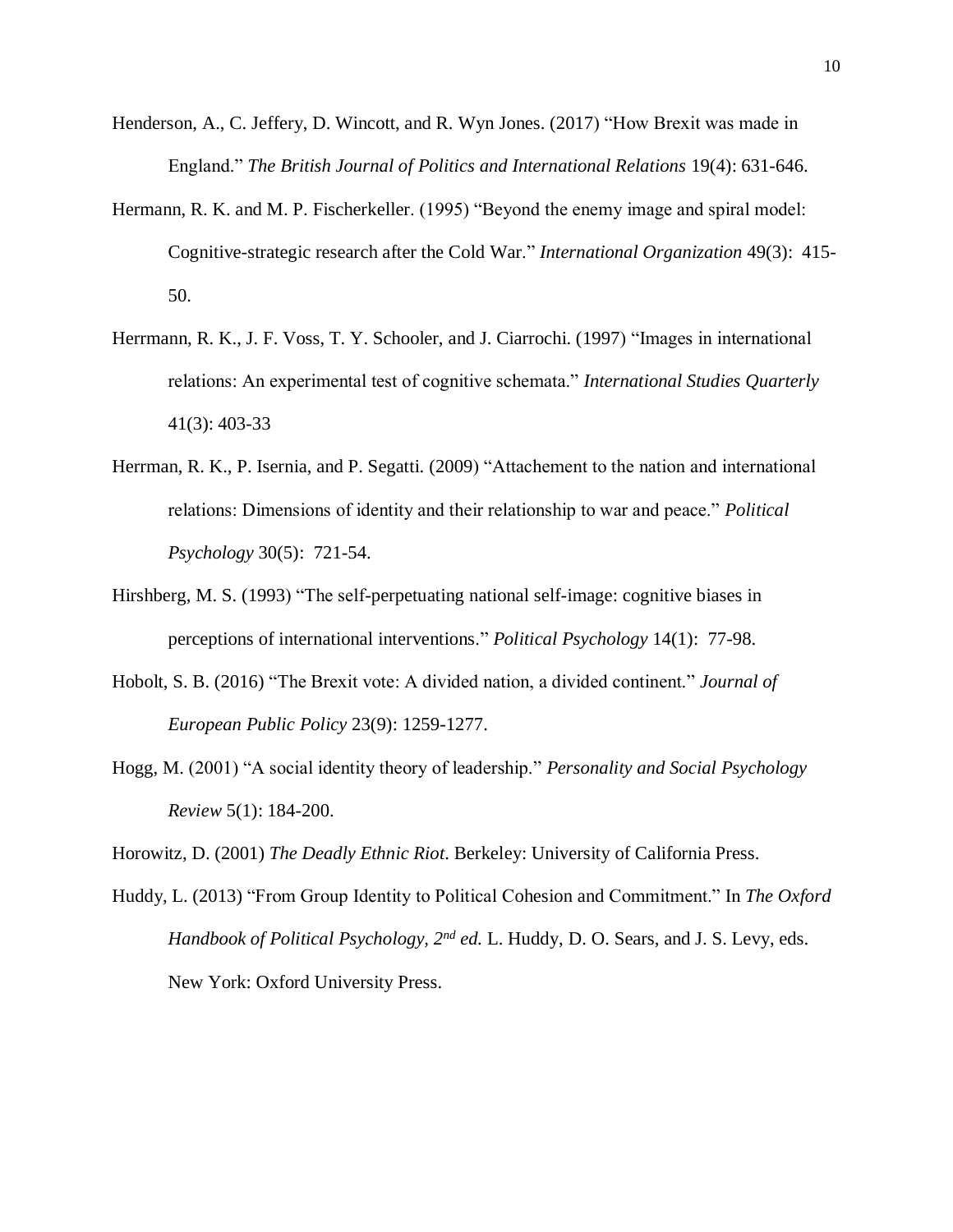- Kaplowitz, N. (1990) "National self-images, perception of enemies, and conflict strategies: psychopolitical dimensions of international relations." *Political Psychology*, 11(1): 39- 82.
- McLaren, Lauren. (2002) "Public Support for the European Union: Cost/Benefit Analysis or Perceived Cultural Threat?" *Journal of Politics* 64(2): 551-66.
- Reif, K., and Schmitt, H. (1980) "Nine second‐order national elections–a conceptual framework for the analysis of European Election results." *European Journal of Political Research 8*(1): 3-44.
- Rothì, D. M., E. Lyons, and X. Chryssochoou. (2005) "National Attachment and Patriotism in a European Nation: A British Study." *Political Psychology* 26 (1): 135-55.
- Spinner-Halev, J. and E. Theiss-Morse. (2003) "National identity and self-esteem." *Perspectives on Politics* 1(3): 515-32.
- Tajfel, H. (1978) "Interindividual behaviour and intergroup behavior." In *Differentiation between Social Groups: Studies in the Social Psychology of Intergroup Relations*, H. Tajfel, ed. London: Academic Press, 27-60.
- \_\_\_\_\_. (1982) "Social Psychology and Intergroup Relations." *Annual Review of Psychology* 33(0): 1-39.
- Tajfel, H. and J. Turner. (1979) "An integrative theory of intergroup conflict." In *The Social Psychology of Intergroup Relations*, W. G. Austin and S. Worchel, eds. Monterey, CA: Brooks-Cole, 33-47.
- Tajfel, H. and J. Turner. (1986) "The Social Identity Theory of Intergroup Behavior." In *Psychology of Intergroup Relations*, Stephen Worchel and William Austin, eds., Chicago: Nelson-Hall.